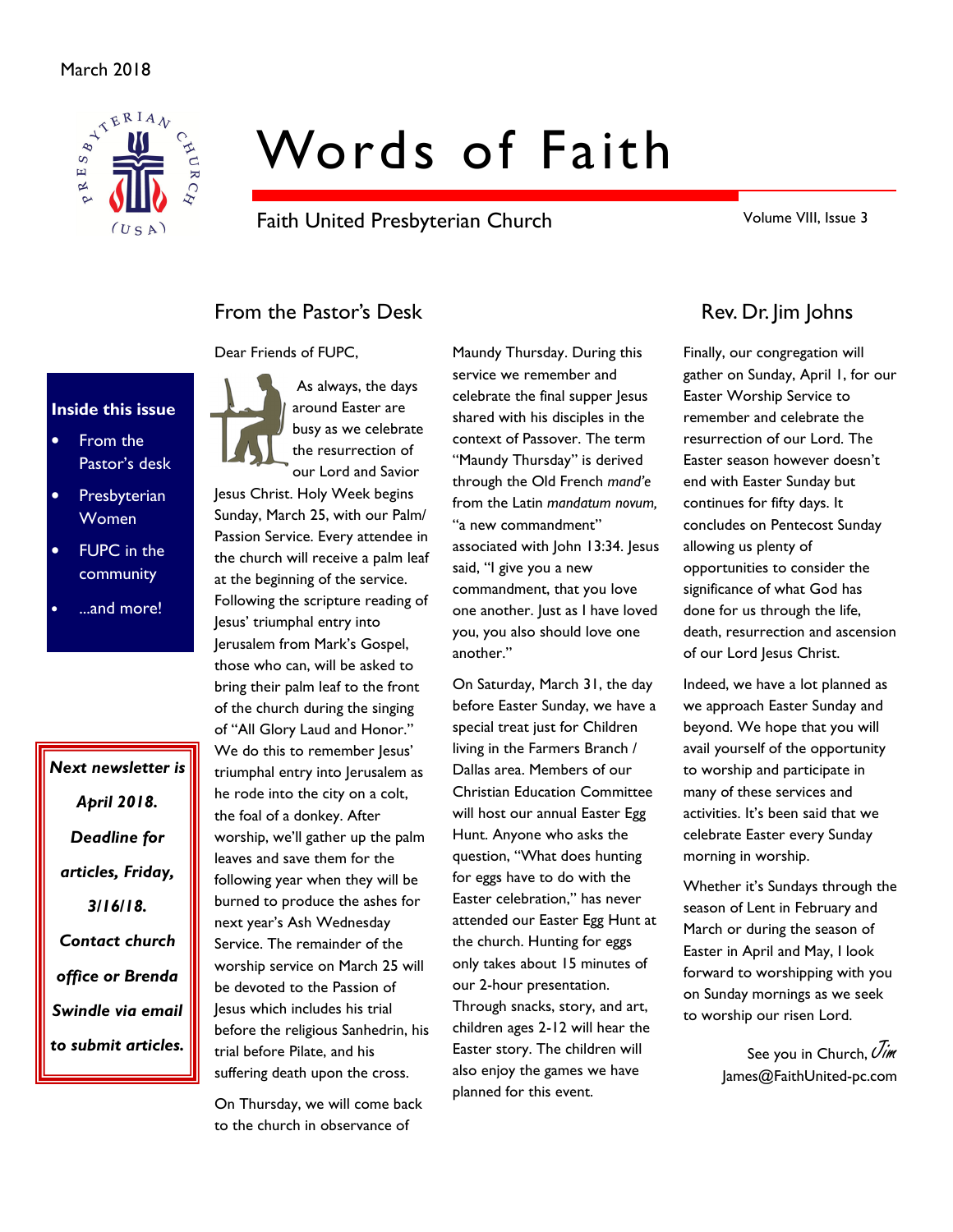#### Presbyterian Women Mary Marxer

FUPC Presbyterian Women Bible studies/ Circles meet monthly. Feel free to contact Mary Marxer if you need more information or contact a circle leader. The 2017-2018 Bible study is Cloud of Witness, books are available for purchase at \$11 each.



Tuesday Morning Circle-2nd Tuesday, 10:30 a.m. Next meeting, 3/13. Circle moderator, Linnie Hinkle.

Thursday Morning Circle-2nd Thursday, NEW TIME, 10 am at the church, Next meeting, 3/8. Co-Moderators, Patsy Craig and Sharon Meurer.

### Outreach & Evangelism



#### Monthly Pancake Community Breakfast

will be March 10 from 8-10am. Join us as we meet our neighbors and make new friends.

Box Tops for Education—This is a reminder that we have container in the Narthex for the box tops that you clip from the products you use. They help to supply the needs of the children at Cabell



Elementary. For a list of the participating products go to www.BTFE.com.

### Directory Updates

Please remember to notify the church office if your information changes.

#### Kathleen Ferguson (back in the Dallas area) 3211 San Sebastian Drive Carrollton, TX 75006 Email: kathleenmay6@gmail.com



Tuesday Evening Circle-3rd Tuesday, 7:00 pm in members homes. Next meeting, 3/20, Circle moderator, Irene Simpson.

The Starboard Stitchers no longer meet on a monthly basis. You have the opportunity to help with the animal project. They have placed patterns and items needed for finishing the animals in the credenza in the front of the Adult Sunday School room (Double Room #4). They encourage you to help by sewing or stuffing the items as they are much appreciated by the nurses and children. Return finished animals to bottom of credenza and they'll be sure to get them down to the clinic. Lois Duell or Lorna Acker can help if you have any questions.





#### Journey Through ent with  $IPC$

# **Lenten Bible Study Thursdays at 10am** 2/15, 2/22, 3/1, 3/8\*, 3/15



**Sundays in Lent Sunday School** at 9:30 & 11am **Worship at 11am** 

Childcare available starting at 10am 2/18, 2/25, 3/4, 3/11, 3/18

\* Meets at 11am on 3/8 only

#### FUPC's 7th Birthday Celebration!

The birthday celebration is Sunday, March 4. All are invited to the punch and cake reception in the Narthex after 11 am worship.



#### Work Day, 3/17, 9am

The Work Day on 3/17, from 9 am to 12 pm will be to paint the hallway outside of Fellowship Hall. Got paint brushes? We need them and you! Come enjoy the fellowship while accomplishing this important project for FUPC.

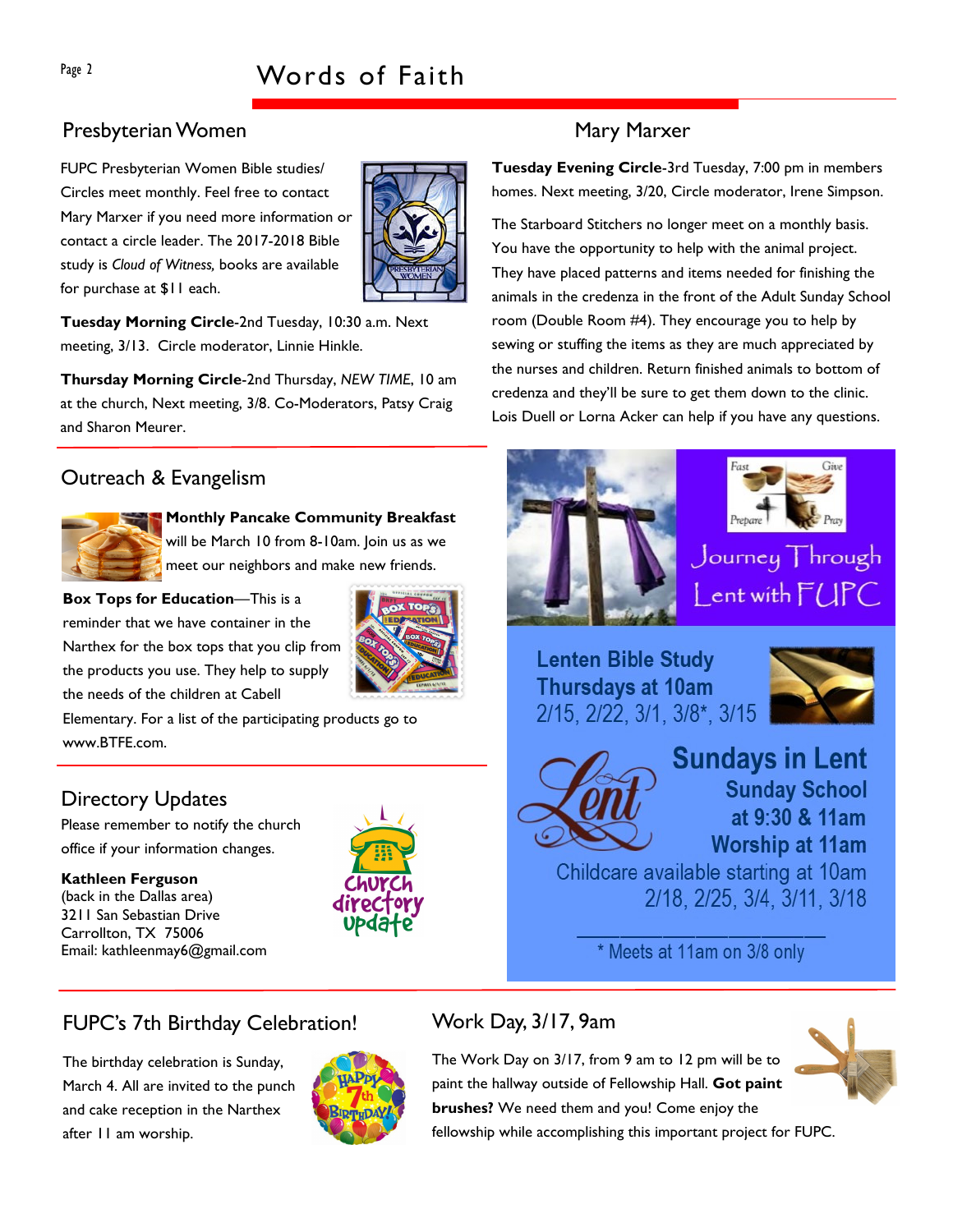# Happy Birthday!

| March 4 |                          |          | March 9               |  |  |  |
|---------|--------------------------|----------|-----------------------|--|--|--|
| 齋       | <b>Genevieve Bratton</b> | 噩        | <b>Chris West</b>     |  |  |  |
| March 5 |                          | March 12 |                       |  |  |  |
| 兼       | Kevin Miller             | 噩        | <b>Erin West</b>      |  |  |  |
| March 8 |                          |          | March 13              |  |  |  |
| 鮝       | Susan Saiter             | 鉴        | <b>Brenda Swindle</b> |  |  |  |

# Prayer Concerns



#### Rehab/At Home:

- **Bobbie Jones**
- Margaret Jones
- **Anne Mobley**
- Wanda Mosher
- **Freddie Simmons**
- 
- Dale Durcholz
- **Elizabeth Hendricks**
- Roger Jones

Prayers for:

- Ray Kirchmeyer (David's brother)
- Lilas Kinch
- Sugie Maxfield
- Cleo Sherrard
- **Glen Sparks**
- Alan Swope
- Dennis Van Deventer
- Margaret Plunkett

# Notes & News from the Pews

#### Dear FUPC,

March 26

March 30

Glenn Craig

Scott Sloey

Dear Friends at Faith United Presbyterian Church,



March 17 **※ Jim Johns** March 25

Wayne Saunders

Thank you for your many expressions of sympathy to me and to my family at the death of my husband Bob Ingebritson. We have received many beautiful cards,

phone calls, and many attended the Memorial on February 10. We were members of Covenant and then Faith for many years, and the congregation means a great deal to our family. Your many kindnesses and thoughtfulness have made this difficult time much easier. I am doing fine; I miss Bob very much and keep wanting to tell or ask him something. Your love and notes and attendance have helped me and our daughters very much. He was very ill for a long time, and knowing that he is now forever well is also a blessing. Thank you, Thank you.

### Blessings & Much Love, Jane Ingebritson

# Christian Education Planning Egg Hunt! Jessie Reyes & Scarlett Silva

FUPC will once again host a Community Easter Egg Hunt on Saturday, March 31, from 2 to 4 p.m. Please help us by donating plastic eggs as well as individually wrapped candy and non-candy items to fill the eggs. PLEASE no items containing nuts! We need donations by Friday, March 9 as we will stuff eggs after the Community Breakfast on Saturday, March 10. Donations will be collected in the Narthex/Coffee area each Sunday.

We also need volunteers for the various planned activities at the event. If you would like to help us, please contact Jessie Reyes, Scarlett Silva, or Pastor Jim.